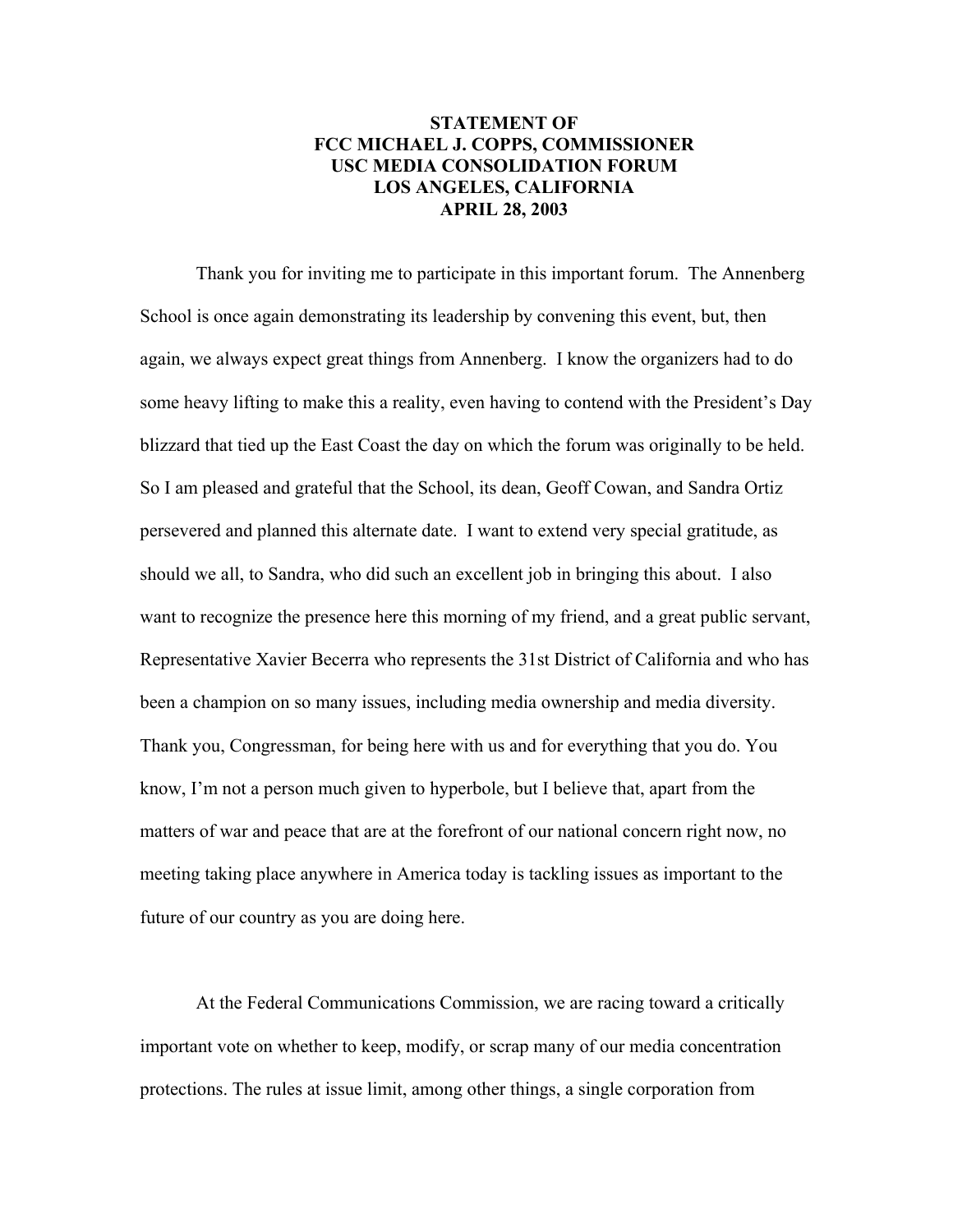dominating local TV markets; from merging a community's TV stations, radio stations, and newspaper; from merging two of the major TV networks; and from controlling more than 35% of all TV households in the nation.

Some will say: "Well, OK, but what's so earth-shaking about that?" What is important about it is that there is the potential here to remake our entire communications landscape, for better or for worse, for many years to come. The stakes are enormous, there's no way around it. We are talking about fundamental values and democratic virtues – things like localism, diversity, competition and maintaining the multiplicity of voices and choices that undergird our precious marketplace of ideas and that sustain American democracy. Abstractions? I don't think so. These concepts go to the core of what kinds of entertainment and information we and our children will be watching and hearing. This is about everything we hear and see and read through the media, because at stake is how TV, radio, newspapers and even the Internet are going to look, what role they are going to be playing in each and every one of our lives, and who is going to be controlling them and for what purposes. That's pretty important stuff!

Here is my concern: we are on the verge of dramatically altering our nation's media landscape without the kind of national dialogue and debate these issues so clearly merit. Thirty-five days are all that's left, if FCC Chairman Powell continues to insist that the roll be called on June 2. So in just over a month, the FCC will have voted on this, changed the rules, reconfigured the media landscape, and told the world that, sorry, there's no opportunity or time for public comment on what has been voted into place.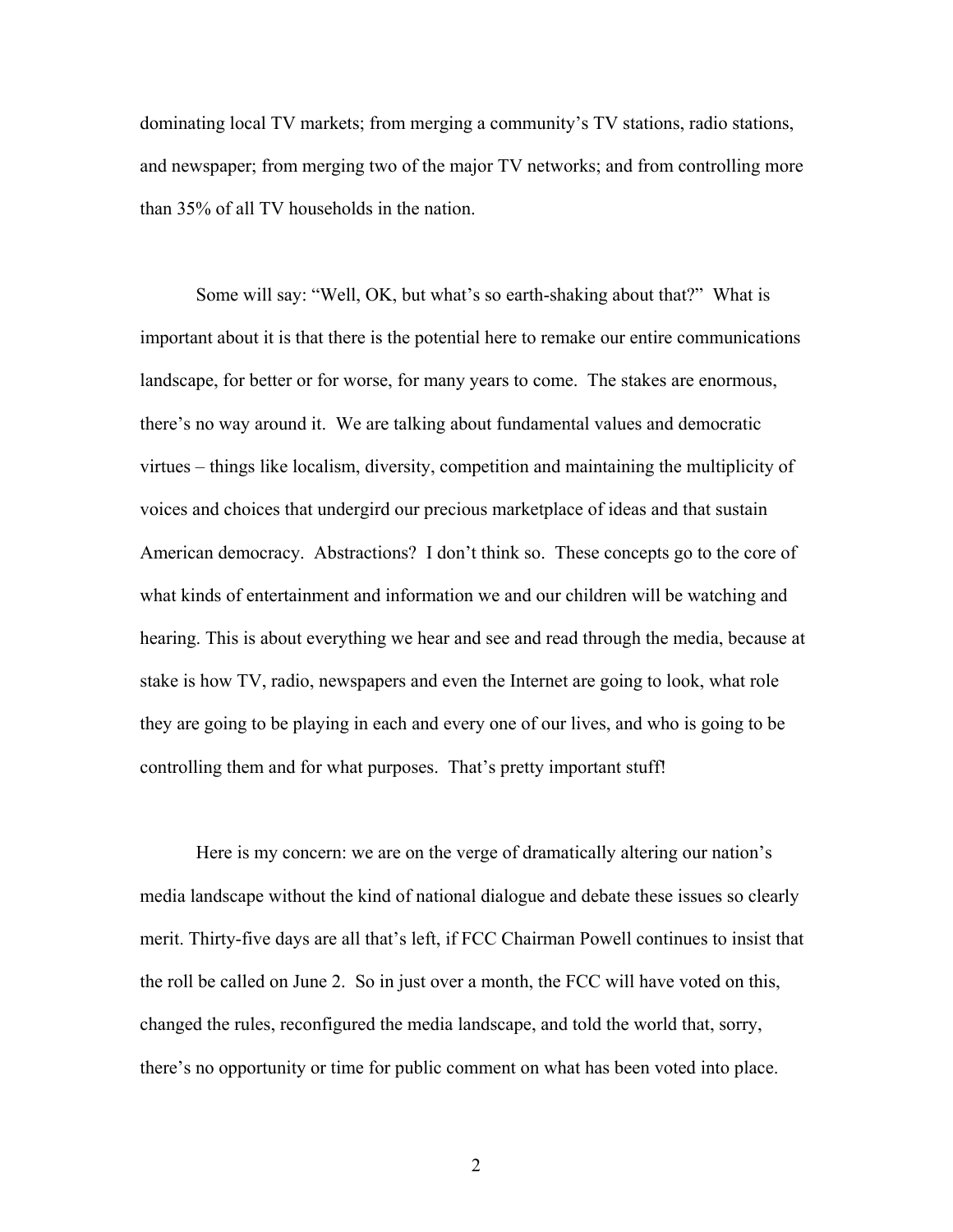Right after that, prepare to see a veritable gold rush of media company buying and selling. That's what the Wall Street Journal referenced just the other day, and it told of one merger and acquisition firm that's calling media companies saying, "We would like to be your broker." Well, maybe that's what merger and acquisition firms are supposed to do. I just wonder who is going to be America's broker in all this? Somehow I had the quaint idea that maybe the FCC was supposed to pay some attention to that.

And three-quarters of the American people haven't been told that this is even taking place – not told by the Commission, not told by the media! It's like a state secret. It's amazing. We will have a new or substantially changed system in place before most people even know it's up for grabs. And "up for grabs" is the right term, because as I travel around the country holding my own hearings and attending forums like these, I hear about deals in the making, like newspaper-broadcast cross ownership agreements, where the terms are already decided, the deal is done, and all that remains is to fill in the signature blocks after the Commission votes on June 2.

One problem with all this is that, just 35 days out, we have yet to see a draft proposal. We don't know what we'll be voting on yet. At least I don't. We don't have the details, or even the broad configuration, of what the new system will be. And when the proposal is finally put on the table, it will be "Eyes Only," not permitted to circulate outside the Commission for comment. So we will not tee it up for public comment or expert analysis before we vote. This is the way the Commission usually does business, we are told. Well, I submit this is too important to be treated on a business as usual basis.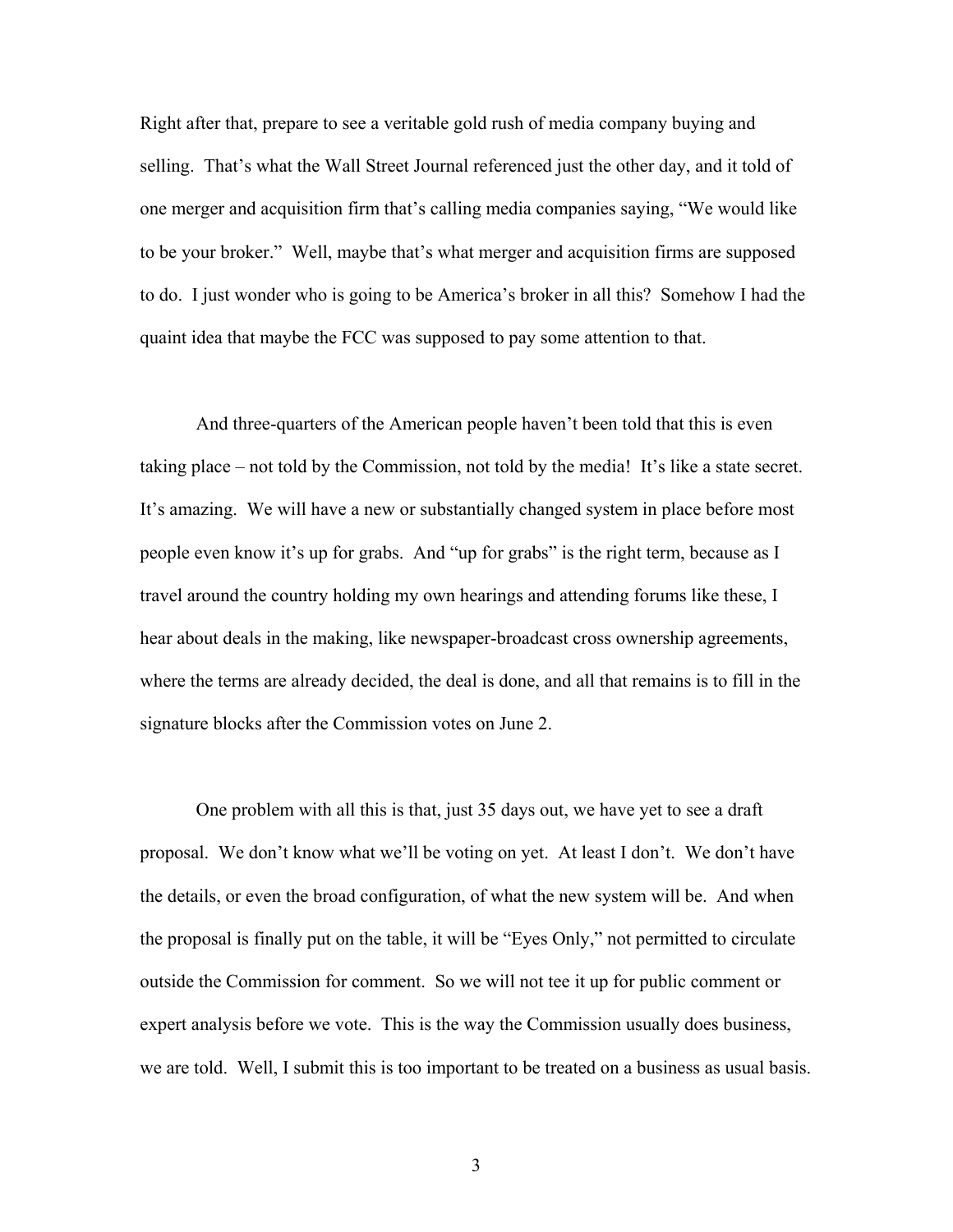Thirty-five days out, we still lack understanding of what the consequences – intended and unintended – of the new regime will be. So we don't know where we're going -- and we haven't studied very well where we've been. If that's not a prescription for disaster, then you tell me what is.

So, let me lay out a few principles for this proceeding over the next 35 days.

First, let's start with the premise that it's the people's property we're dealing with. We're not talking about airwaves that a broadcaster or a company owns. We're talking about public airwaves and how they should be used to advance the interests of our citizens. No one has a God-given right to use these airwaves for strictly commercial purposes. Yes, they can be run as a business, but it's a very special business because the licensees granted to right temporarily to use these airwaves are using public property for primarily public purposes in behalf of the public interest.

The Supreme Court laid out the direction for us long ago when it wrote, "(I)t is the purpose of the First Amendment to preserve an uninhibited marketplace of ideas in which truth will ultimately prevail, rather than to countenance monopolization of that market, whether it be by the Government itself or a private licensee." If we began each debate within that context, I think we would do a much better job as a Commission.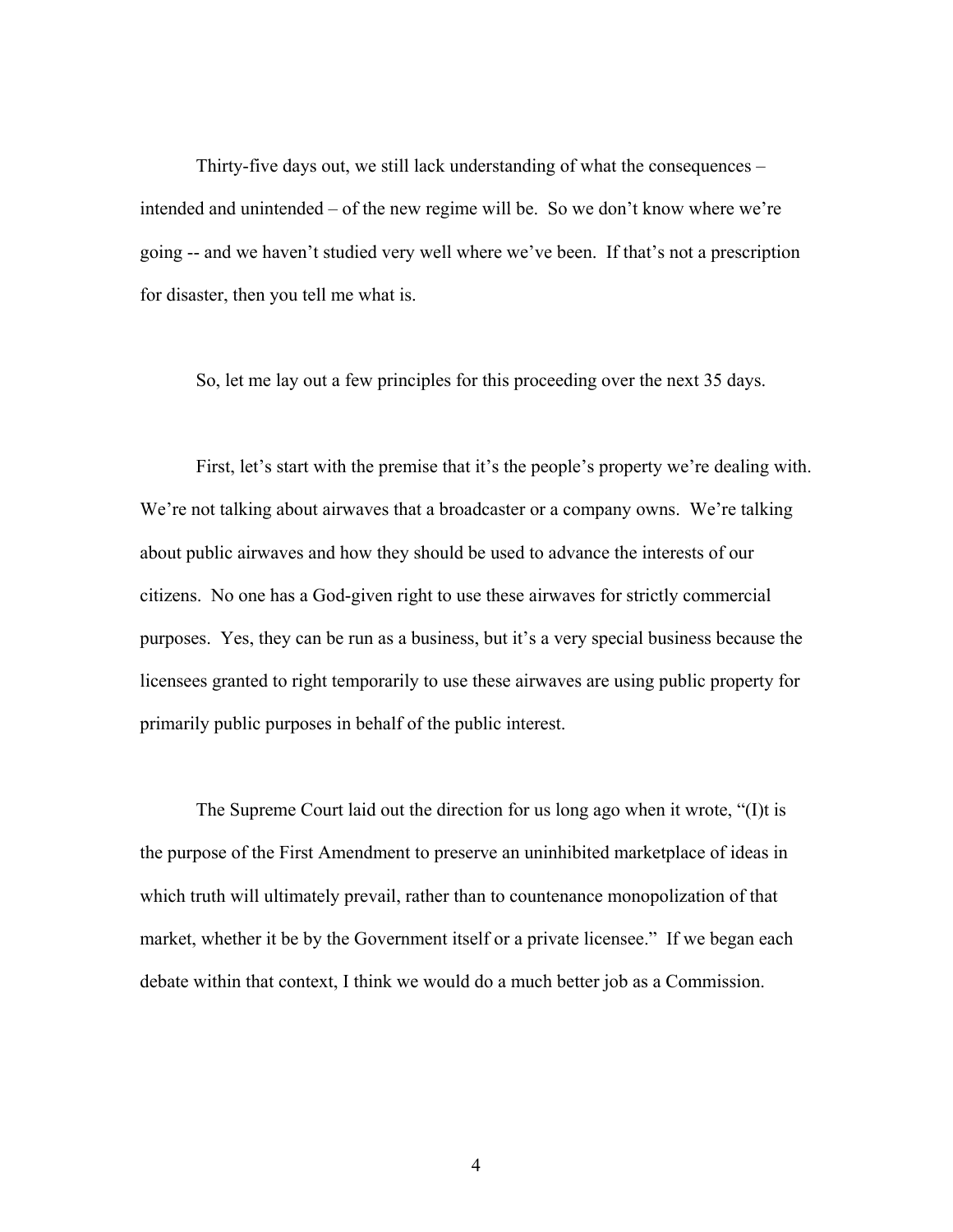Second, we need to address all of the broad range of issues that have been raised in this proceeding. Some say that this is just an ordinary examination of our rules that we conduct every two years and it's primarily about numbers. Let's not kid ourselves. This is the granddaddy of all reviews and it goes to the heart and soul of how the media will look for years to come. We have opened up virtually all of our rules that shape the media landscape. So when the item comes our way, I hope it will deal with these issues expansively, answer all the questions initially raised, and respond to many questions that the item itself did not ask, but which commenters have brought to us, because some of these questions are profoundly important.

So certainly we should not limit ourselves to the narrow question of whether to scrap or significantly modify existing limits. Some parties have addressed the need to require more independent programming on our airwaves so that a few conglomerates do not control all of the creative entertainment that we see. These proposals should receive the serious attention they deserve in our decision. For years, the Commission limited both horizontal (distributional) concentration *and* vertical (production) concentration. Then we loosened the vertical safeguards. Now we seem intent on loosening the horizontal. Let's look instead at an arrangement with some balance in it.

Others have suggested the need for an effective license renewal process under which the Commission would once again actually consider the manner in which a station has served the public interest when it comes time to renew its license. We used to do that. But the system has evolved, I think unfortunately, into one of basically post-card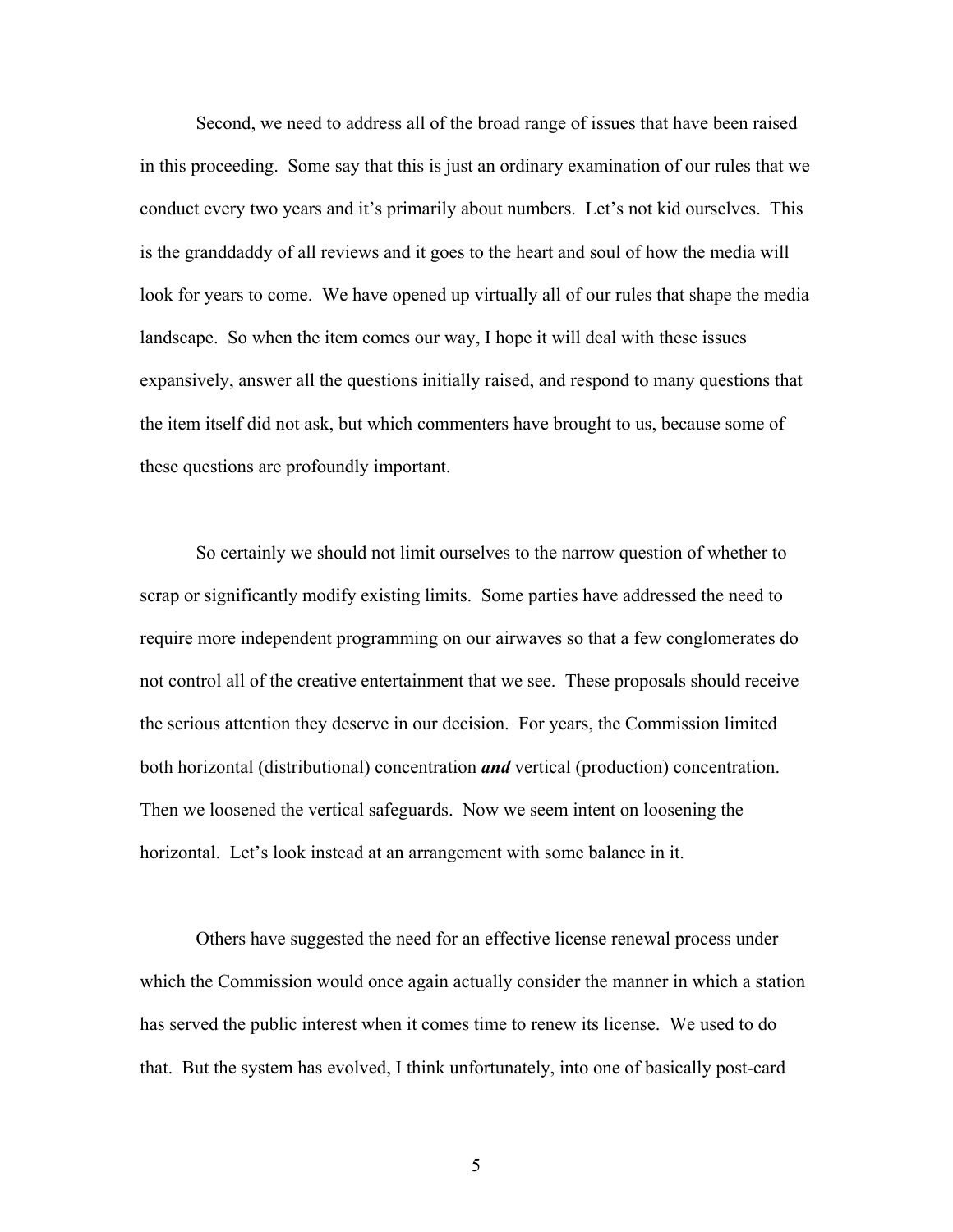license renewal. Unless there is a major complaint pending against a station, the license is almost automatically renewed. A real, honest-to-goodness license renewal process, predicated on advancing the public interest, might do more for broadcasting than all these other rules put together. If it is properly designed, it could avoid micro-management on a day-to-day basis in favor of a comprehensive look at how a station has discharged its public responsibilities over the term of its license. I hope that we will at least talk about it.

On a little different level, another issue I hope the item addresses is the so-called UHF Discount. In this modern TV world, with digital coming our way, is there still good reason to count an UHF station as only half a VHF station in terms of audience reach? Any audience reach cap is immediately breached when a station can reach 100,000 people but only has to count 50,000 of them. That can make something of a mockery of the cap.

My point is that this is the time to look and focus broadly and comprehensively. That's where we were told we were going. Now I want to see an item proving it. I will be disappointed if, when we see the proposals, these kinds of issues are not addressed and this decision becomes a narrow construct or litmus test that reflects only a rush to eliminate the existing constraints on excess media consolidation. If, on the other hand, we take a balanced, measured approach, engage in fact-finding and open-minded discussion, I believe the Commission could reach something resembling a consensus. How much better it would be to have a 5-0 vote on such a great question rather than a 3-2 vote that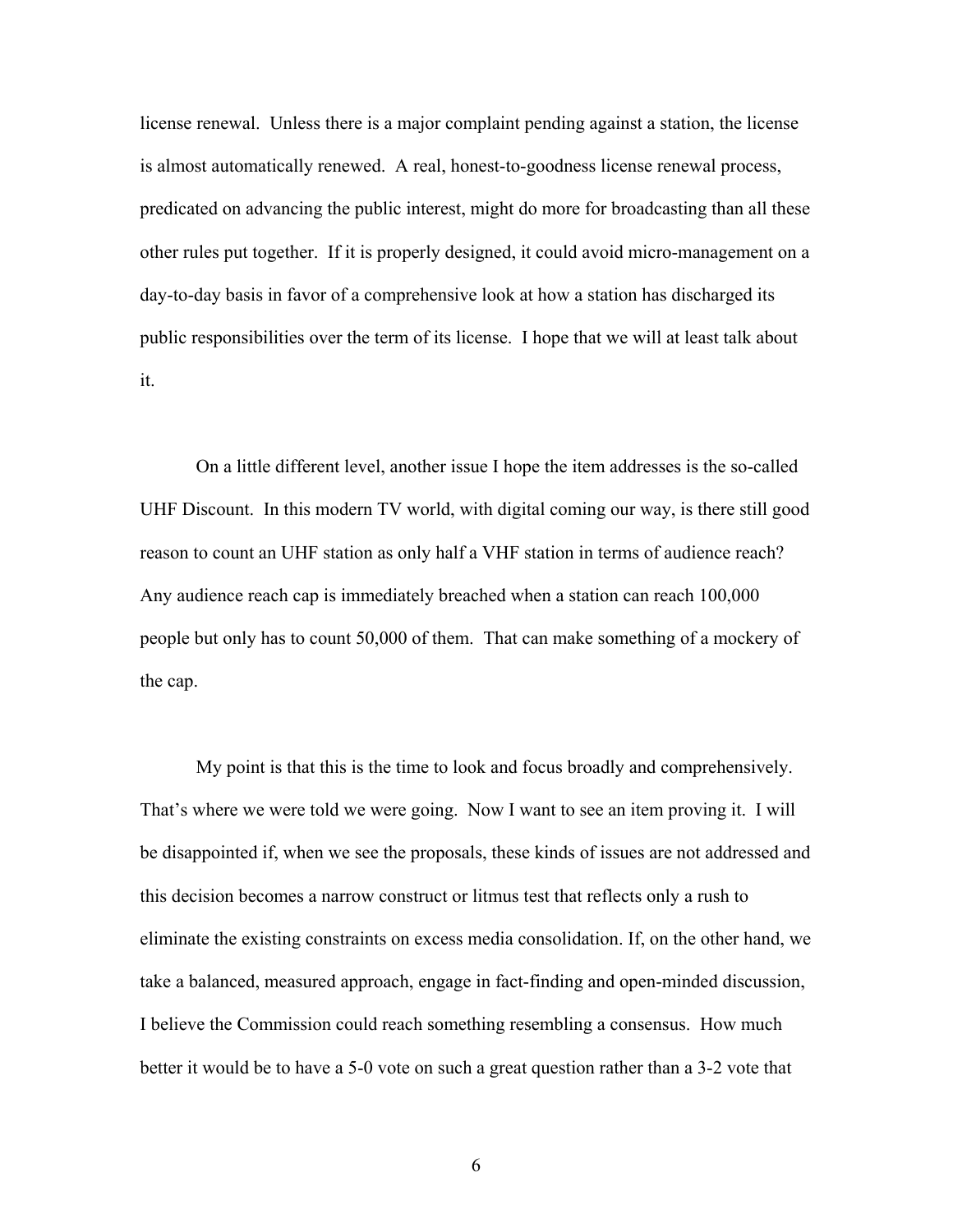encourages litigation and confusion more than it brings clarity and direction. That is a result that would be good for the Commission and, more importantly, good for the country. When the issues go to the very heart of our American democracy, the American people deserve no less.

Third, if we change our rules, we should do so in a manner that affords us the opportunity to analyze the impact of increasing consolidation before the genie is completely out of the bottle. Radical reform of the current system could produce negative consequences that would be difficult to fix. I've already mentioned the feeding frenzy of consolidation that will follow significant relaxation of the rules. Suppose for a moment that the Commission votes to remove or significantly modify the ownership limits on June 2. And suppose, just suppose, that it turns out to be a mistake. How would we ever put that genie back in the bottle? The answer is that we could not.

Before we plunge ahead to remake the media landscape, we need to better understand the current media landscape and the implications of eliminating concentration protections. We do have some experience to learn from – and that is what happened to radio after Congress and the Commission changed the rules of the game seven years ago. Many believe that the loosening of ownership caps and limits that took place then created real problems in radio. Arguably, consolidation also created some economies and efficiencies that allowed broadcast media companies to operate more profitably and may even have kept some stations from going dark and depriving communities of service. But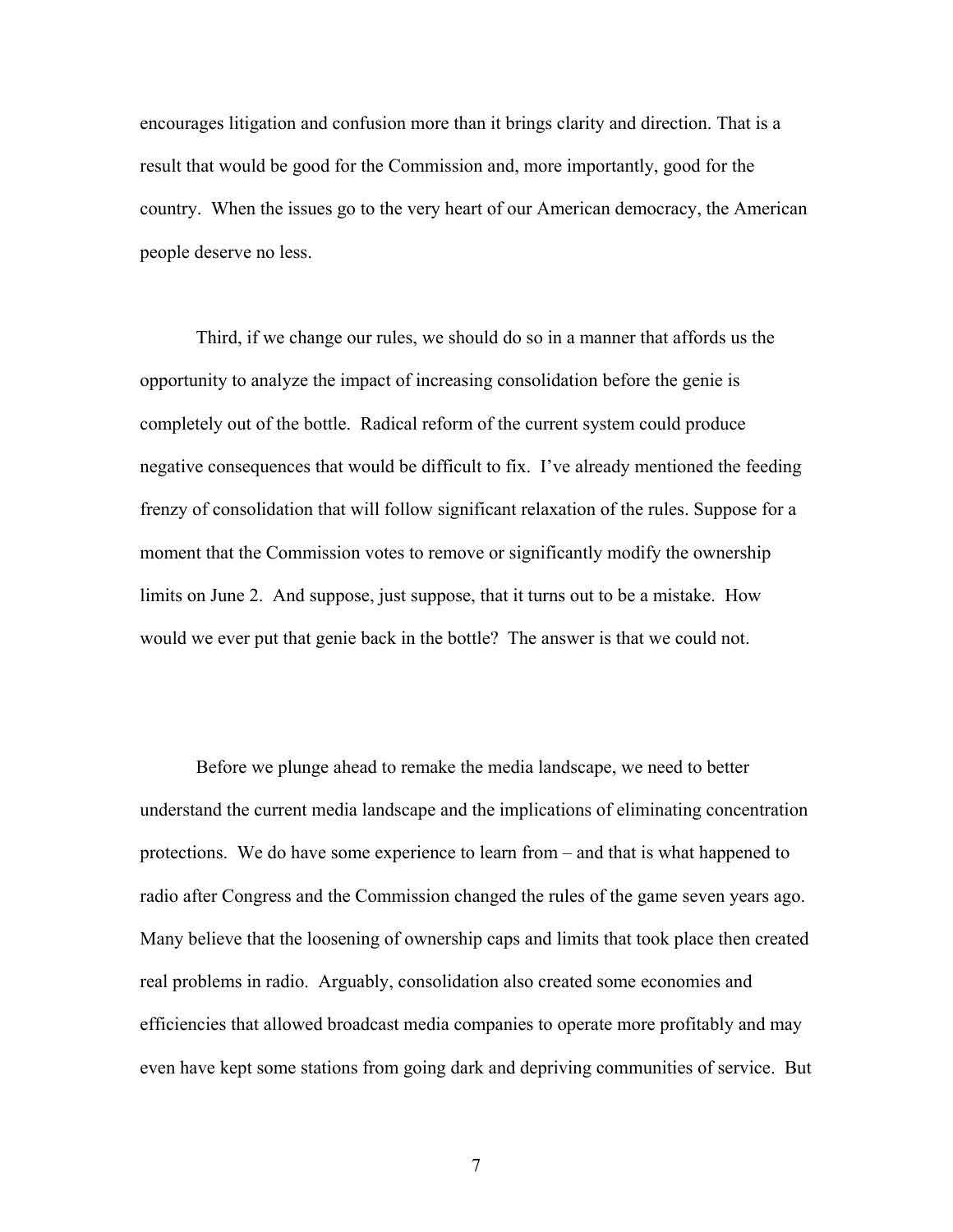the consolidation went far beyond what anyone expected. Conglomerates now own dozens, even hundreds – and, in one case, more than a thousand – stations all across the country. More and more of their programming seems to originate hundreds of miles removed from listeners and their communities. And we know there are one-third fewer radio station owners in 2003 than there were before these protections were eliminated. The majority of radio markets are at best oligopolies.

It raises serious questions. Some media watchers like the Media Access Project, Consumers Union, and Professor Robert McChesney argue that this concentration has led to less coverage of news and public interest programming. The Future of Music Coalition in its multi-year study finds an homogenization of music that gets air play and that radio serves now more to advertise the products of vertically integrated conglomerates than to entertain Americans with the best and most original programming.

So, should we eliminate, or substantially change, the protections that remain for television, cable, and newspapers? And should we provide additional stimulus for even more radio consolidation? These questions raise profound questions of public policy. How far should such combinations be allowed to go? What is their impact on localism, diversity and the availability of choices to consumers? Does consolidation serve the public interest? How do we judge these things?

There are so many answers that we just don't have. Indeed, we haven't even teed up all the questions that should be asked before we speed down the road. What are the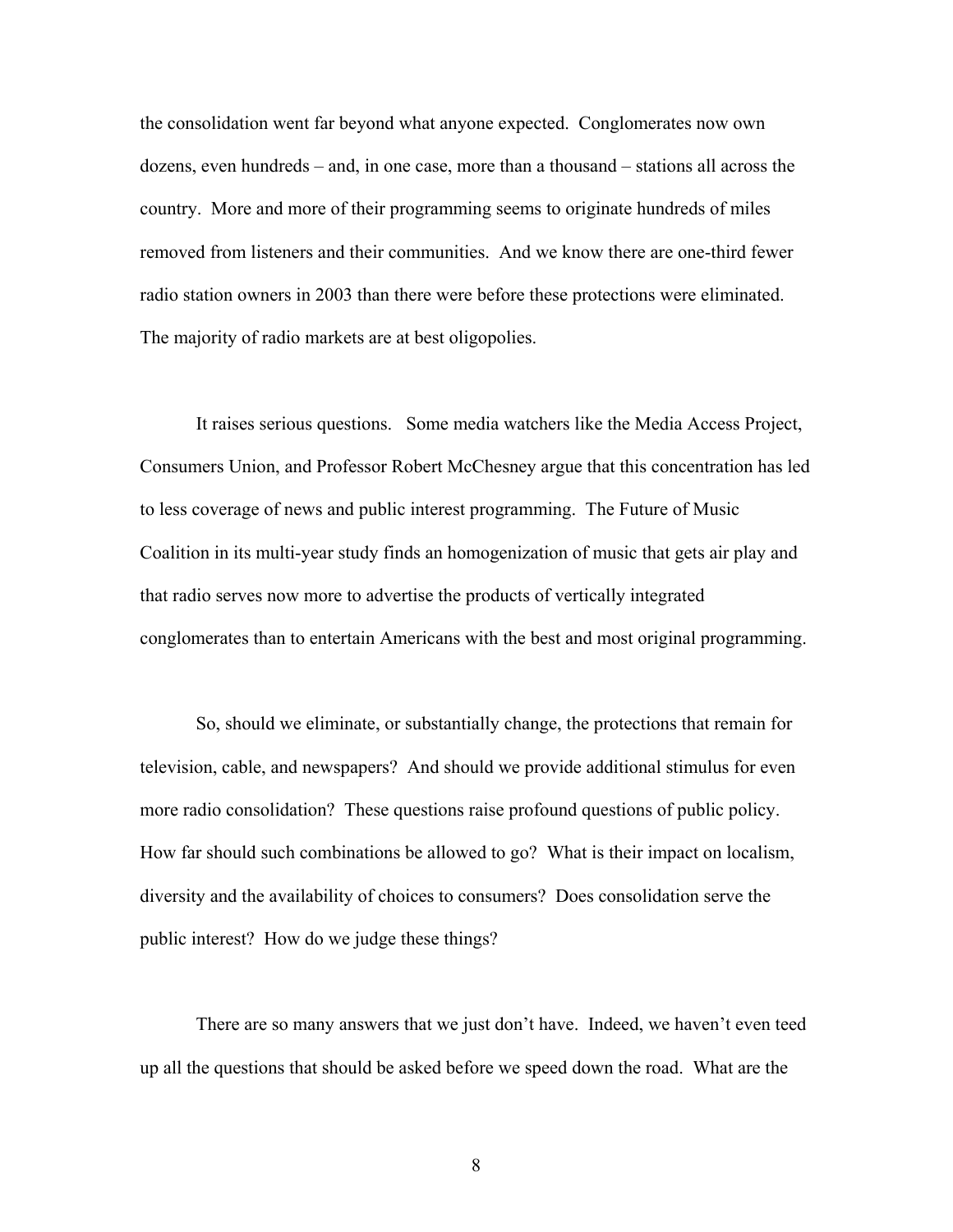likely effects of further consolidation going forward? What are the effects on small businesses and on advertisers, particularly small, local advertisers? What are the possible effects on our children? Some have suggested that perhaps there is a correlation between the rising tide of indecent and violent programming and the rising tide of media consolidation. I don't know the answer to that question, but it needs to be asked and at least *some* record compiled before we vote. What effects do technological changes have on the ownership debate? We are in the midst of a transition to digital television, giving stations the ability to multicast many different channels. Might not the reality of a station having six or seven channels instead of just one have *some* effects on the competitive landscape in a particular media market? Shouldn't we be looking at this? Why aren't we?

What does further consolidation mean in terms of providing Hispanic Americans and African Americans and Asian-Pacific Americans and Native Americans and other groups the kinds of programs and access and viewpoint diversity and career opportunities and even advertising information about products and services that they need? America's strength is, after all, its diversity. America will succeed in the Twenty-first century not in spite of our diversity, but *because* of our diversity. Diversity is not a problem to be overcome. It is our greatest strength. And our media need to reflect this diversity and to nourish it. It takes no rocket science to understand that changing the rules of media consolidation is likely to have far-reaching effects on different groups. Why not ask these questions *before* we change the rules instead of creating the potential for even more harm?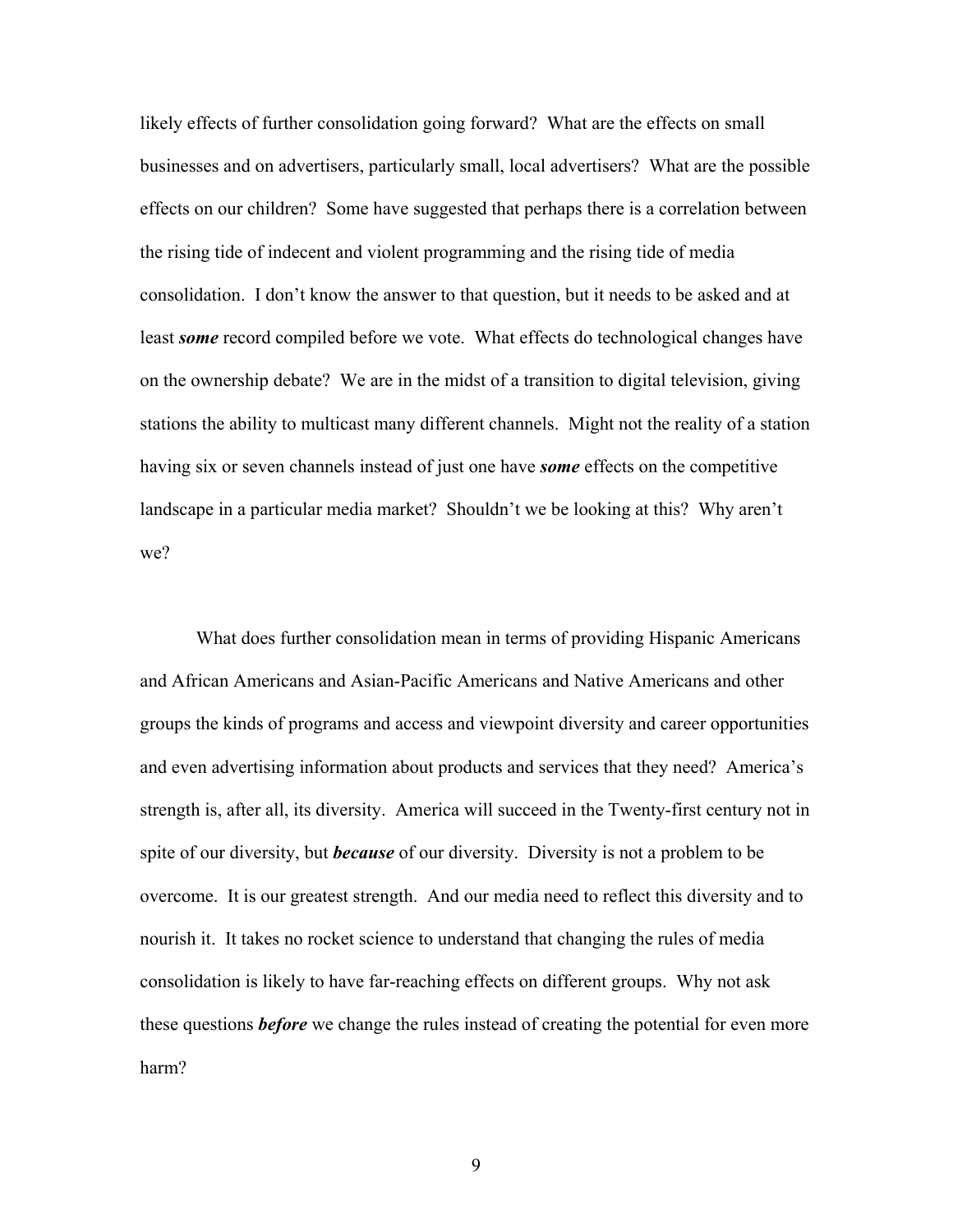So we need to get this right. If we do not have an adequate record -- and we don't -- we should not hesitate to get more evidence. Why let some artificial deadline prevent us from obtaining adequate evidence to make an informed decision that will avoid unintended consequences and will allow us to withstand court scrutiny? For example, if we are going to adopt some complicated new formula for measuring diversity, we should provide the public an opportunity to comment before it is adopted. It seems to me that if we took a couple of months to circulate such ideas and get public comment, they would have a much better chance of standing up in court than some set of numbers that has never seen the light of day.

Some accuse me of delay. I reject that charge. I went into this last year believing that if the Commission really worked at it, got around the country looking at various markets, talking to people, collecting data and really reached out, we had a shot at building an adequate record for a timely vote this year. I have tried to do that. Commissioner Adelstein has tried to do that. That is why we have been traveling across the country to hold hearings and to attend forums such as this one today, from Los Angeles and Los Angeles to Burlington, Vermont, from Chicago to Durham, North Carolina. This past Saturday, Commissioner Adelstein was in San Francisco for a forum there, and I understand it was very productive.

Everywhere we have been, we have learned new facts, received new perspectives, and come to understand how important this issue is to our fellow citizens. We have seen a truly sobering outpouring of concern in all these places. People don't have any trouble understanding this issue. The principles at stake are fundamental and part of most